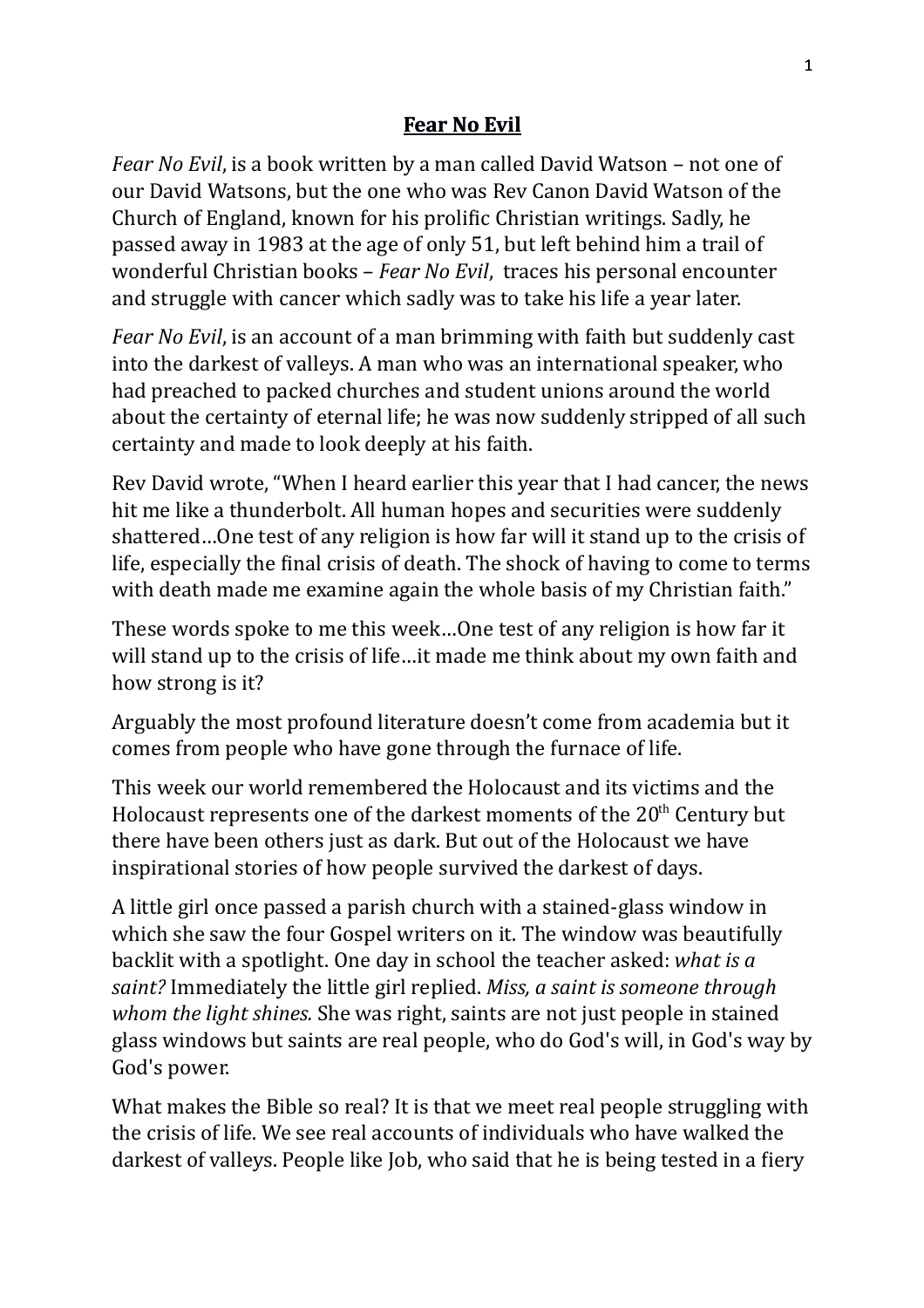furnace and when he comes out he shall be like gold. We meet with those walking through fire who can literally say, *I fear no evil.* 

This is the life of a true saint.

But who wants to go through a fiery furnace? And yet for Job he was to see a greater purpose in his suffering. He said that he would come out shining like gold.

Psalm 23 is the words of someone who looked back on his life and summed it up in 6 verses.

It is a psalm brimming with metaphors...

Green pastures, still waters, straight paths, dark valleys, rod and staff, the prepared table, the anointed head, the overflowing cup, goodness and mercy and the house of the Lord forever.

That's the picture he paints of his life experiences.

We believe that this is a picture of David's life  $-$  the shepherd boy, the one who defeated the giant, the one anointed King, hero of his nation, the one fallen from grace, adulterer, murderer, the one who lost a child. His life was a full complex life with many ups and downs.

If you were to paint a picture or write a song of your life, what would it look like? 

What metaphors would you use to describe it?

Because I think that's what the psalmist has done, he has stood back, near the end of his life, perhaps leaning on his shepherd's crook, and he has thought to himself, what has my life all been about?

Can you identify with the psalmist?

Have you been there and taken time to reflect...what was the purpose of my life?

The psalm is a kaleidoscope of different colours and events. He could have filled the stained-glass windows in this church with all his life experiences.

So where did David the psalmist find strength in his darkest of valleys?

What was behind these words?

*Even* though *I* walk *through the darkest valley,*<sup>[\[a\]](https://www.biblegateway.com/passage/?search=Psalm%2023&version=NIV#fen-NIV-14240a)</sup> *I will fear no evil,*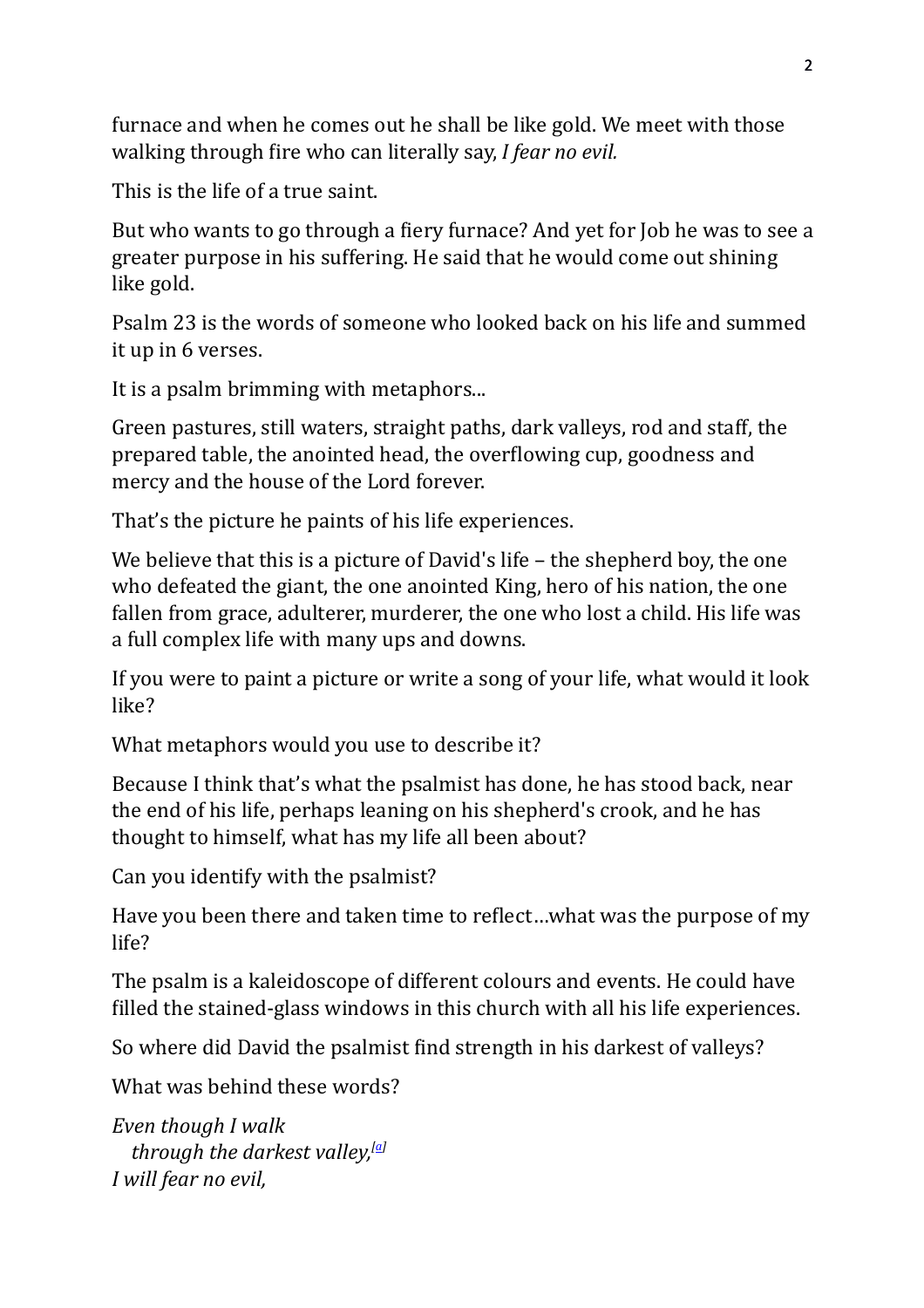*for you are with me; your rod and your staff, they comfort me.* 

That's what I wanted to know? Where did he find his courage? Because if we find where David found strength then perhaps we might also.

One constant thing that the psalmist had in his life was the Shepherd. The Shepherd was at his side whether in green pastures or beside the water of quietness or in the dark valley of the shadow of death, the psalmist is assured of the Shepherd's presence. Four words...which for me is the core of the psalm....*I* am with you. There would have been times when the shepherd was not visible but the psalmist knew that he was there was enough for him.

In Israel a shepherd was the personification of tender care and unwearying watchfulness, and people gratefully applied the term to God as provider and protector of his flock.

This is a psalm full of comfort and assurance, and provision and promise, that for some three thousand years, saints of every age have been singing it on every occasion.

It is a psalm for us also. It is a psalm for all who are journeying in life  $$ whether of joy or sorrow.

It was enough for him to know that the Shepherd was with him and that the shepherd carried a rod to beat off all attackers and a staff to draw him close to the shepherd.

Where did Rev Canon David Watson find strength in his dark valley of cancer?

He speaks of God's Word as being a tremendous source of comfort. His favourite psalm was Psalm 16.

*You, Lord, are all I have,* and you give me all I need; *my future is in your hands.... I* am always aware of your presence; *You are near, and nothing can shake me.* 

This was one of his favourite passages. He had preached on it often and now he had to trust it.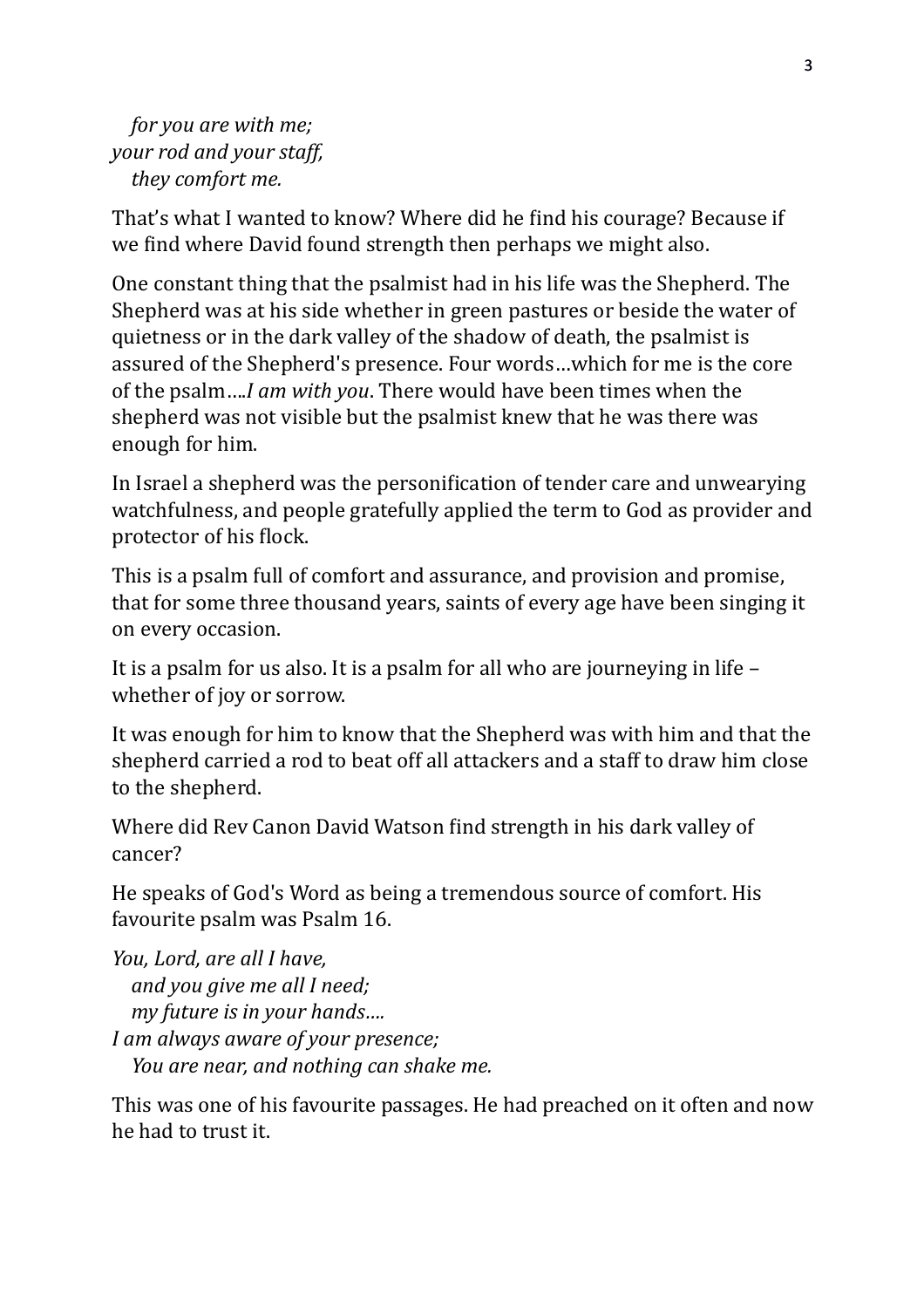He meditated on the words, *You Lord are all I have* and he handed everything over to the Lord, his work, his family, his health, his life, his all. One by one he released them to God until he could say in his heart, *You* Lord, are all I have.

This takes me back to Will Smith – one of the World's famous actors - and his autobiography, which I read at Christmas time and to his thoughts about trusting in God.

He was influenced by his Christian gran whom he called Gigi. He writes this near the end of his book, "I began to understand a perplexing phrase that Gigi used to use, 'Let Go and let God'. That had always seemed wrong to me. It felt like absolving yourselves of your own responsibilities, like something people say when they are too lazy to do what's necessary to build the life they want. But all of a sudden, it took on new and magical meaning."

He writes, "There's an energy that is at work while you are asleep. The energy that fires the sun, that moves the oceans, that beats your heart. You don't have to do everything; in fact, most of the things that get done, you don't have anything to do with them. Actually, it's a great thing that you were asleep, because if you'd been awake, you probably would have messed it up."

And then a new wording of Gigi's axiom came into his mind. It's not just "let go and let God" – it's "let go and let God work". The surfer and the ocean are a team; the mountain and the climber are partners, not adversaries. The great river is going to do 90 percent of the work – your 1 percent is to study it, to understand it, to respect its power and creatively dance within its currents and laws. Act when the universe is open and rest when she is closed."

Beautiful words that point us to our relationship with our Creator God.

David Watson wrote that trust in Jesus was a great source of strength, he wrote, "When it comes to the most critical issues that ever face us, I would rather trust Christ than any other person in the history of the world. And we all have to trust someone for no one knows what happens at death. Who else, apart from Christ and his resurrection can give us any solid hope for the future? There is no one. Yet one day we all must die and then what?....Sadly, it is often only when our faith faces the final test that we begin to consider these questions seriously."

He writes, "For many years I had been telling people that I am not afraid to die. I know the reality of Christ in my experience. He has made God real in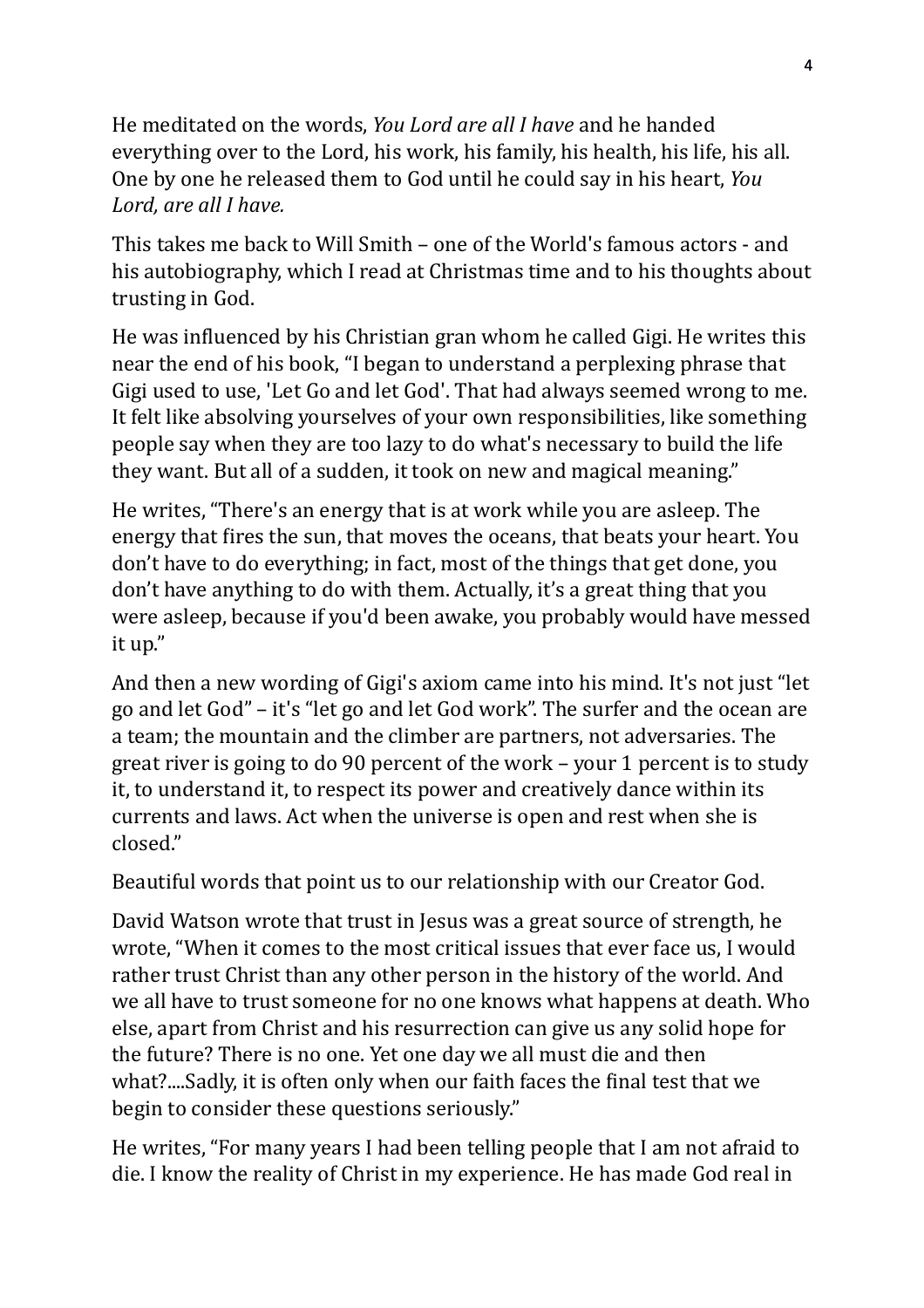my life, and has promised that one day he will welcome me into his home in heaven. At the same time, with the sudden and alarming discovery of cancer, I realised that the time had now come to place the whole of my life into God's hands once again and to renew my trust in him for all that lay ahead of me."

One Sunday after communion in his church, he wrote, "Quietly I confessed my sins to God, thanked Jesus for dying for me, and told him that my life  $$ and the future of my family – was in his hands...I took the bread and the wine, tokens of Christ's ultimate sacrifice for my sins and the guarantee of God's unchanging love and mercy. I knew that I belonged to him forever. Not even death could separate me from his love.

He prayed, "Lord I'm yours. You can do with me whatever is your perfect will." In that surrender he found his profound peace. In his own words, He was ready!

He also found strength from God's people; not all, some showed him great love, often with few words, others were patronising and condescending.

We can receive the comfort of Jesus through his followers.

Open Doors is an organisation which supports persecuted Christians throughout the world.

In their daily devotion book, there is a story of a man who had been in prison for many years. Those were years of suffering, torture, brainwashing. After his release Open Doors spoke to him and asked him: What was the secret of your victory whilst you were in prison for so long?

He pulled out a little notebook from his pocket. This is the secret he said. These are the people who prayed for me while I was in prison. They sent me postcards and I kept their names. You have no idea how we depended on getting these postcards. They encouraged us and the other prisoners.

During the Troubles of Northern Ireland, there was a Church in Belfast which was sadly blown up by terrorists. The pastor of the church was asked afterwards, "And how's your church?" to which he replied, "my church is fine, it's the building that's the problem." That man said something profound, his church was not about the stones but about the people working together, caring and loving each other and they were fine.

How's our church?